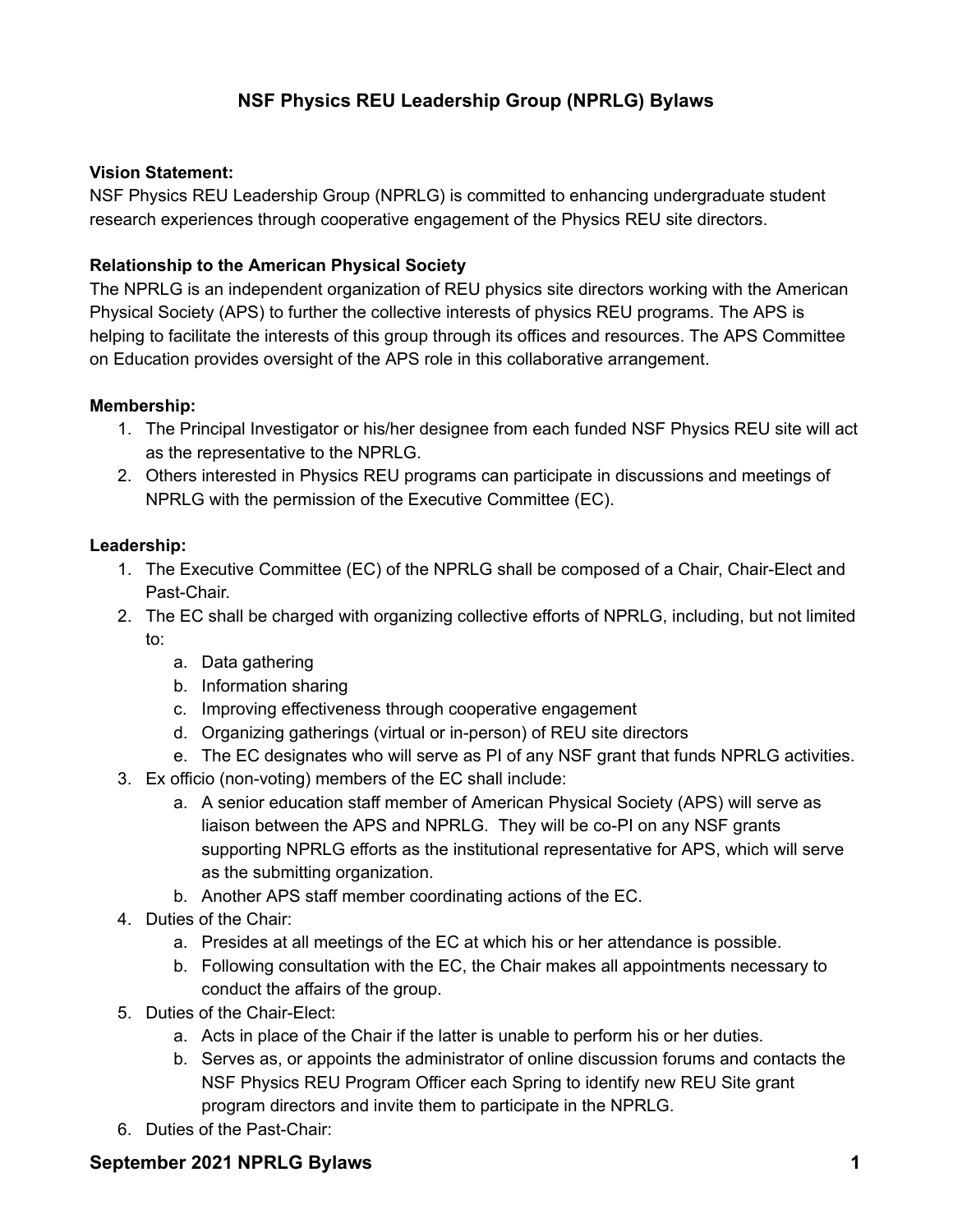- a. Provides institutional memory for the EC and provides guidance for the Chair.
- b. Coordinates the nomination and election process for the next Chair-Elect and serves as Chair of the Nominating Committee.
- c. Prepares the annual report of the activities of the organization to be presented at the annual meeting of the NPRLG. This report is also sent to the APS Committee on Education for review and feedback.
- 7. Terms of Office:
	- a. All Chair-line members serve for one calendar year, starting December 1.
	- b. The Chair‐Elect is elected for a one‐year term and successively becomes Chair and Past-Chair in the following years for a total of three years.
	- c. A current officer may not be nominated for election as Chair-Elect.
	- d. If a vacancy occurs in the office of Chair, the Chair‐Elect succeeds and completes the term of the Chair and serves as Chair the following year.
	- e. If the Chair‐Elect succeeds to Chair due to a vacancy, the position of Chair‐Elect remains vacant for the remainder of the term until the next regular election. The offices of both Chair‐Elect and Past-Chair are filled during the next election.
	- f. If a vacancy occurs in the office of Chair‐Elect, the Past Chair takes on the duties of both Chair‐Elect and Past Chair for the remainder of the term. The offices of both Chair‐Elect and Chair are filled during the next election.
	- g. If an officer is absent from three consecutive meetings of the EC, that position is declared vacant.

## Elections:

- 1. Nominating Committee:
	- a. The Nominating Committee consists of the Past-Chair, and two members appointed by the Chair (other than members of the EC) no later than August each year.
	- b. All members of the Nominating Committee must be members of NPRLG.
	- c. The term of office for members of the Nominating Committee lasts until the election is complete.
	- d. The Nominating Committee will solicit nominations for candidates for Chair-Elect and any other open office in order to assemble a ballot by September 30.
- 2. Nominees:
	- a. Nominations are solicited from all current NPRLG members.
	- b. Nominees must be NPRLG members at the time of election.
	- c. Any member proposed as a candidate by at least three NPRLG members is also considered to be formally nominated.
- 3. Voting:
	- a. In October, the Past Chair invites members of the NPRLG to vote by electronic means. Voting must be open for 2 weeks with a stated closing date of no later than October 31.
	- b. The results are tallied by the Past Chair.
	- c. The election is decided by a plurality of those voting; i.e., the candidate who receives the most votes wins.
	- d. If there is a tie, the EC votes to break the tie.
	- e. The Past Chair communicates the results to NPRLG members.

#### **Septem**ber 20**21** NPRLG Bylaws 2